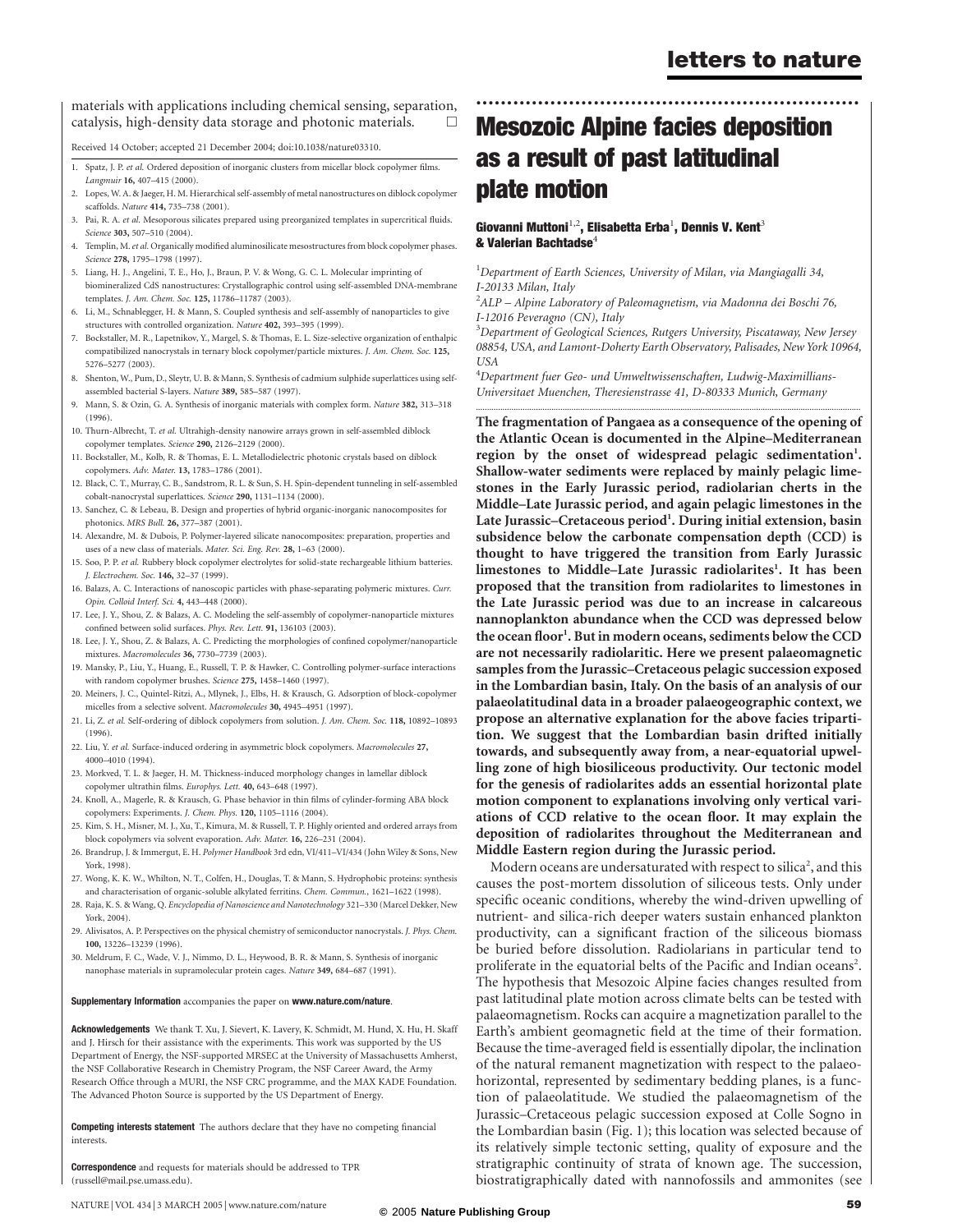### letters to nature

refs 3 and 4, and references therein), was assigned numerical ages according to the timescale of ref. 5 (Fig. 2). The lower part of the succession consists of 450 m of shallow water limestones (Zu Formation–Conchodon Dolomite), 550–600 m of grey calcarenites and calcilutites with chert lenses and marly interbeds (Sedrina, Moltrasio and Domaro Formations) and 145 m of grey-pink pelagic limestones and marlstones (Sogno Formation), collectively of Rhaetian–early Bajocian age. The middle part consists of 20 m of ribbon-bedded green radiolarites, 15 m of red knobby radiolarites and 29 m of red cherty limestones (Rosso ad Aptici Formation), collectively of early Bajocian–late Tithonian age. The upper part consists of 150 m of nannofossil-rich calcilutites of the Maiolica Formation (Tithonian–Aptian). Sediment accumulation rates (not corrected for dewatering and burial compaction) are estimated at  $\sim$ 30 m Myr<sup>-1</sup> in the Moltrasio–Domaro Formations, 12 m Myr<sup>-1</sup> in the Sogno Formation,  $2-3$  m Myr $^{-1}$  in the radiolarites–Rosso ad Aptici interval, and increasing to  $6-7 \text{ m Myr}^{-1}$  in the Maiolica Formation (Fig. 2).

Oriented palaeomagnetic samples (191) were collected at 13 sites through the succession (Fig. 2, sites VC and CS1–CS11). Samples were thermally demagnetized (Supplementary Table A) in order to retrieve characteristic magnetization components (Supplementary Table B) and to calculate site-mean palaeomagnetic poles and palaeolatitudes with associated errors (Supplementary Table C) (see Methods). The time span covered by each sampling site  $(-0.1-1.5 \text{ Myr})$  should be sufficient to average out secular variations. Literature data from the Domaro<sup>6</sup> and Maiolica<sup>7-9</sup> Formations of the Lombardian basin, projected to the Colle Sogno locality coordinates, augmented the definition of our palaeolatitude curve, and extended it into the Early Cretaceous.

The Lombardian basin composite palaeolatitude curve (Fig. 2; Supplementary Table C) shows a moderate southward drift from  $35^{\circ}$ N to  $25^{\circ}$ N in the Early Jurassic followed by a drop to values of 10°N and less in the Middle–Late Jurassic coincident with



Figure 1 Structural map of Italy. Key palaeomagnetic sites from the Southern Alps and the Apennines discussed in the text are: open square, Valcava-Colle Sogno; open circle, Alpetto<sup>7</sup>; open triangle, Piè del Dosso<sup>8</sup>; filled star, Tuscany<sup>10</sup>. D, Dolomites, LB, Lombardian basin. Site coordinates are in Supplementary Table C.

radiolarite deposition (sites CS8–CS10). Near-equatorial latitudes during Middle–Late Jurassic deposition of radiolarites were also palaeomagnetically recorded outside the Lombardian basin in Tuscany<sup>10</sup> (Fig. 1). The mean palaeopole from these radiolarites is offset by  $\sim$  70 $\degree$  anticlockwise from site CS8 of this study. This offset is due to vertical axis rotation with negligible latitudinal transport. Accordingly, we can incorporate data from the Tuscan radiolarites in the Lombardian basin palaeolatitude curve (TU1 and TU2; Fig. 2). Higher values of  $20-30^{\circ}$  N occurred in the Early Cretaceous during deposition of the Maiolica nannofossil ooze.

Sedimentary compaction may cause the palaeomagnetic inclination of some sediment to be shallower than the true inclination of the palaeomagnetic field. To check this possibility, palaeolatitudes from well-dated magmatic rocks from Africa and North America were rotated to northwest Africa coordinates using published Euler poles, and transferred to the Colle Sogno locality (Supplementary Table C). This transfer procedure is allowed by the palaeogeographic affinity of Adria and Africa, as demonstrated by the fact that the northern margin of Adria in the Lombardian basin and elsewhere in the Southern Alps, although locally deformed during the Alpine orogeny, has Permian–Mesozoic palaeomagnetic directions that are statistically indistinguishable from those of Africa<sup>11,12</sup>. Tropical latitudes for the Lombardian basin during the Early Jurassic are corroborated by data from magmatic rocks from Sierra Leone and Mauritania (data points  $FR^{13}$ , NM and  $SM^{14}$  in Fig. 2). Nearequatorial latitudes in the Middle–Late Jurassic are supported by data from the Mzongwana kimberlite of South Africa dated at  $152 \pm 3.4$  Myr ago (MZ<sup>15</sup>). More tropical latitudes in the Early Cretaceous are confirmed by data from the Swartruggens Main kimberlite of South Africa (SMA<sup>15</sup>), the Ithaca kimberlites (NY<sup>16</sup>) of North America, the White Mountains plutons (NE17) of North America, and the Group 2 kimberlites of South Africa  $(G2K<sup>15</sup>)$ (Fig. 2; Supplementary Table C).

We placed the palaeolatitudinal evolution in a broader palaeogeographic perspective by calculating overall mean palaeopoles for Adria (Supplementary Table C) and restoring other Gondwanan and Laurasian elements relative to northwest Africa (Adria) using published Euler poles of rotation (Fig. 2, right panels) (see Methods). The rapid southward movement of Adria/Africa from the Early Jurassic (187–177 Myr ago) to the Middle–Late Jurassic (166–149 Myr ago) was broadly coeval with the opening of a seaway connecting the central Atlantic Ocean to the Tethys Ocean, which around Adria is called the Liguria–Piedmont Ocean. Inclinationonly palaeomagnetic data from the Middle East support our 166– 149 Myr reconstruction by indicating that the northern margin of Arabia was close to the Equator in the Late Jurassic–Early Cretaceous<sup>18</sup>. The late Middle Jurassic to Late Jurassic was the time of maximum abundance of radiolarian-rich sediments in the Atlantic– Tethys seaway and surrounding margins at sites in Spain, the Alps, Carpathians, Adria and Greece, as well as in the Tethys Ocean facing Oman<sup>19,20</sup>. These sites were located at near-equatorial latitudes, presumably in a zone of high biosiliceous productivity sustained by upwelling of deeper waters enriched in nutrients and silica<sup>19,20</sup>, as observed in modern equatorial belts<sup>2</sup>. This is confirmed by a recent study of Jurassic Apennines radiolarites that indicates repeated periods of high primary productivity of surface waters sustained by nutrients remobilized by strong ocean circulation $21$ . In the time span when the Atlantic–Tethys seaway resided at near-equatorial latitudes, the actual deposition of radiolarites depended also on local or regional palaeogeographic and/or palaeoecologic factors. Low fertility related to dominant antiestuarine-type circulation, relatively shallow water depth promoting preservation of carbonates, dilution by terrigenous input, or a combination of these factors, may explain the absence of true radiolarites in the young, land-locked subequatorial central Atlantic Oceane.g.,20. The upper Middle–lower Upper Jurassic sections at Deep Sea Drilling Project Sites 367 and 534 consist in any case of radiolarian-rich intervals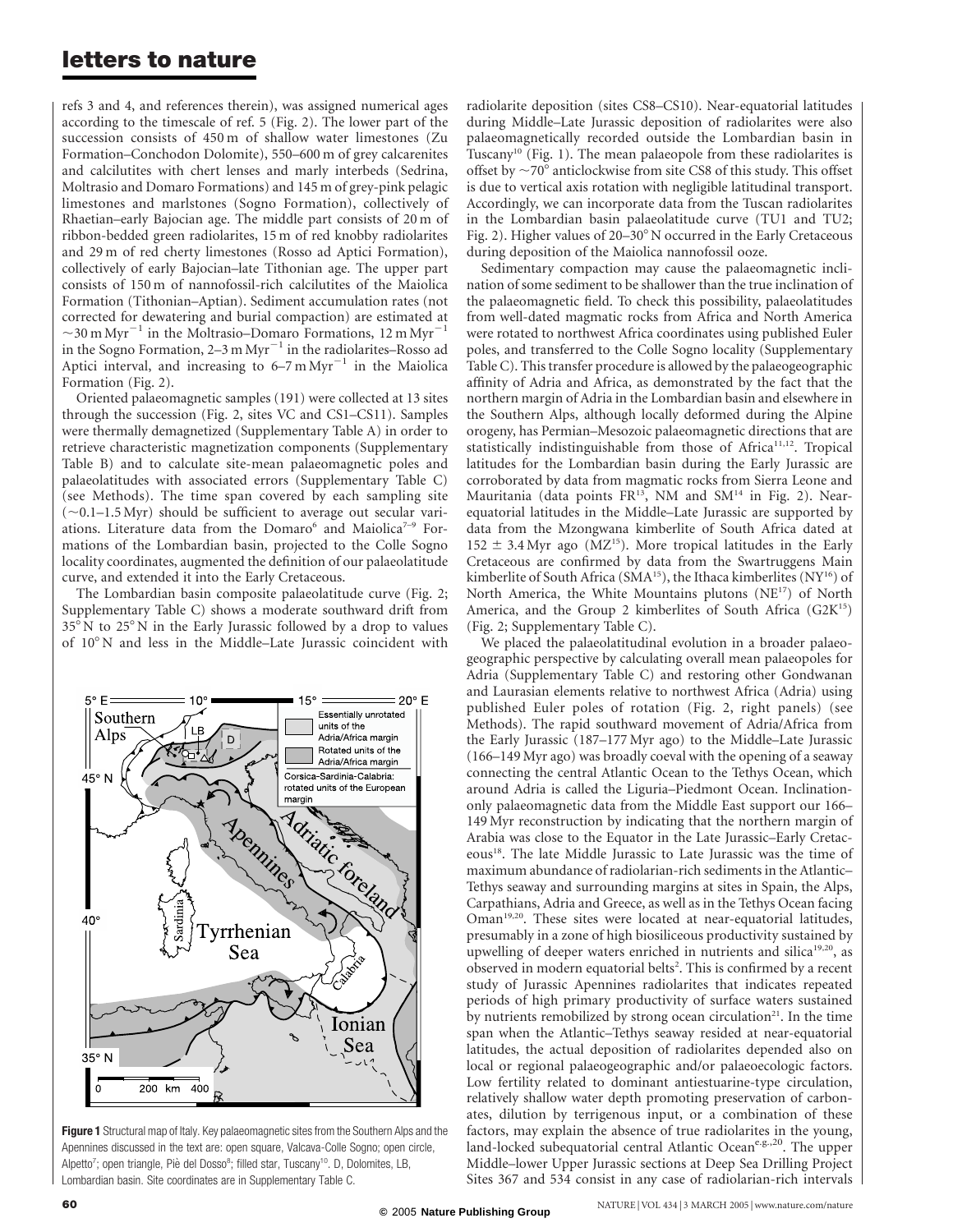### letters to nature



Figure 2 Palaeolatitudinal evolution of Colle Sogno. Left panels, timescale of ref. 5 with marine magnetic anomalies (M37–M0r; BSMA, Blake Spur) placed next to the Colle Sogno succession (CONC., Conchodon Dolomite; ZU, Zu Formation; DOM., Domaro Formation; RADIOL., radiolarites) with average sedimentation (SED.) rates. Central panels: palaeolatitudes from sediments (filled circles) and magmatic rocks (open circles; acronyms in Supplementary Table C) interpolated by the red line compared with palaeolatitudes from Besse and Courtillot<sup>26</sup> (yellow band). Right panels: Adria's palaeogeography (oceanic crust in blue; see Methods); yellow circles: Spain (1), Swiss

Alps (2), Carpathians (3), western Alps–Liguria (4), Tuscany–Umbria (5), Greece (6), Oman (7); Lombardian basin: red circle. Horizontal error bars represent paleolatitude uncertainty expressed by  $\pm$ A95 (Fisher's cone of 95% confidence about the paleomagnetic pole) or approximated by  $\pm$ dp (minor axis of Fisher's 95% confidence oval about the paleomagnetic pole) (see Methods and Supplementary Table C). Vertical error bars represent age coverage of palaeomagnetic sites derived from sediment accumulation rates estimates (see text).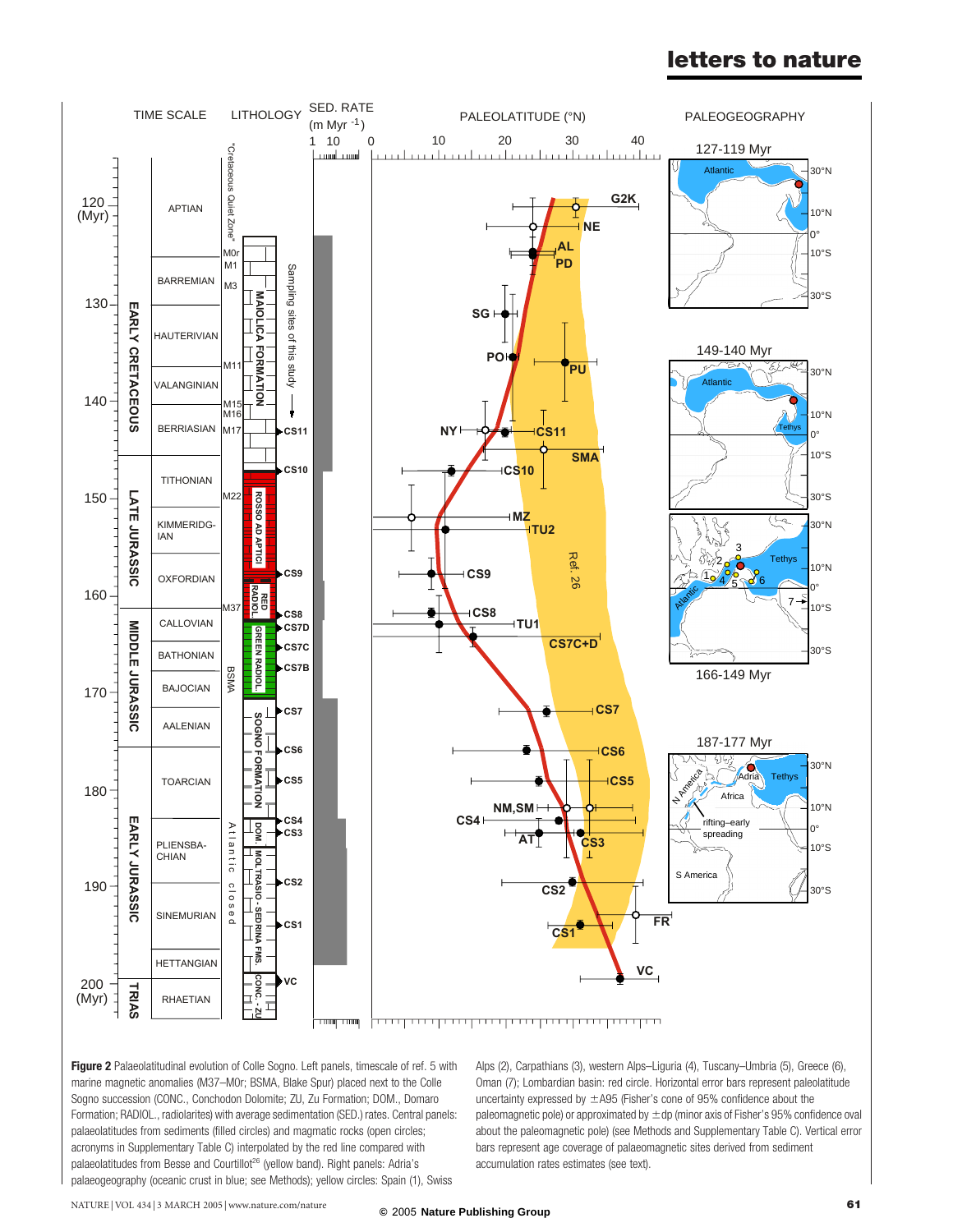### letters to nature

that suggest fertility regimes higher than in preceding and following intervals<sup>20</sup>.

Radiolarites deposited directly on exhumed serpentinized mantle rocks and pillow lavas are a key element of Alpine ophiolites in the so-called "Steinmann trinity"<sup>22</sup>. Oceanic gabbros from Corsica, Liguria and the eastern Alps occur in a narrow age window centred at 160 Myr ago (see references in ref. 22) when the Liguria– Piedmont Ocean was at near-equatorial latitudes. This would explain why radiolarites rather than carbonates were deposited on the newly formed and thus presumably shallow oceanic crust.

Radiolarian cherts deposited in equatorial zones of ancient oceans are a diachronous facies controlled primarily by plate motion across oceanic zonal circulation patterns. Cherts deposited at near-equatorial palaeolatitudes in the Slide Mountain displaced terrane of British Columbia are late Palaeozoic in age<sup>23</sup>, and those of the Franciscan Complex accreted on the continental margin of California and Mexico are Jurassic in age<sup>24</sup>, whereas those deposited in response to the equatorial crossing of the Pacific plate are Late Jurassic and Cretaceous<sup>25</sup>. At Colle Sogno, oceanic sedimentation became progressively less siliceous and more calcareous in the Early Cretaceous (Fig. 2). Our data indicate that this widespread shift to dominant nannofossil oozes<sup>20</sup> was triggered by the motion of Adria out of the near-equatorial upwelling belt into less trophic tropical waters dominated by calcareous nannoplankton.

Palaeomagnetic evidence has previously been presented $11$  for the swing to low latitudes of Adria by the latest Jurassic. We observe that this movement started earlier, in the Middle Jurassic, and was more pronounced than generally realized because, to our knowledge, palaeomagnetic data for Adria's radiolarites that were deposited at the lowest palaeolatitudes had not been reported before ref. 10 and this study. This interval of rapid plate motion is largely underestimated in conventional apparent polar wander paths (APWPs) based on running averages of palaeopole entries. For example, the most recent Besse and Courtillot<sup>26</sup> master APWP transferred to Africa in the interval 170–145 Myr ago includes palaeopoles from limestones from central Europe that have an ambiguous smeared distribution with a suspicion of remagnetization<sup>18</sup>, whereas welldated Adria poles were excluded from the compilation even though the tectonic affinity of parts of Adria to Africa is well demonstrated<sup>11,12</sup>. As a result, latitudes predicted for Colle Sogno by this master APWP show little variation over the Jurassic–Early Cretaceous (Fig. 2).

Modern climate zonality provides a first-order hypothesis to explain ancient sedimentary facies that can be tested with palaeomagnetism. Paleolatitudinal data from a continuous succession of sediments at Colle Sogno show that carbonate facies dominated when Adria was located at tropical latitudes in the Early Jurassic, radiolarian oozes were deposited when it moved to near-equatorial latitudes in the Middle–Late Jurassic, and nannofossil oozes became progressively dominant when it returned to higher tropical latitudes in the Late Jurassic–Cretaceous. This tectonic model for the genesis of radiolarites on Adria's rifted margins adds an essential horizontal plate motion component to explanations involving only vertical variations of the CCD relative to the ocean floor<sup>1</sup>, which is an efficient mechanism for varying carbonate concentration rather than form radiolarian oozes.

### Methods

#### Samples and measurements

Standard high-field thermomagnetic experiments show that samples from the lower part of the succession (dominantly grey Zu Limestone to lower Sogno Formation) contain magnetite with moderate coercivity and maximum unblocking temperatures  $(T_{\mathrm{max}})$  of

~570 °C in association with subsidiary haematite with higher coercivity and a  $T_{\text{max}}$  of  $~680$  °C (Supplementary Fig. A). A magnetite–haematite mixture dominates the grey to pink upper Sogno Formation, magnetite associated with subsidiary haematite

characterizes the green and red radiolarites, a magnetite–haematite mixture dominates the reddish Rosso ad Aptici Formation, and magnetite alone characterizes the white Maiolica Formation.

All samples were thermally demagnetized and analysed at the palaeomagnetic laboratory of the University of Munich (Supplementary Table A). The extremely weak magnetization of the Colle Sogno samples  $(0.1-15 \text{ mA m}^{-1})$  required the use of highly sensitive magnetometers with d.c. SQUID technology. Demagnetization showed the initial removal of an overprint component usually aligned along the present-day magnetic field and a final characteristic component over higher demagnetization temperatures that is compatible with magnetite and occasionally haematite as the remanence carriers (Supplementary Fig. B). The characteristic magnetization, calculated by means of principal component analysis, has dual polarity, being oriented northerly-and-down or southerly-and-up (Supplementary Table B). It was observed in samples from all sites (except site CS7B) and showed no discernible change in orientation with respect to the origin of the axes of orthogonal projection plots in mixed mineralogy samples. Other magnetization components observed in some samples over intermediate unblocking temperatures (200-550 °C) are usually scattered between the present-day field and the characteristic magnetization directions, suggesting that they represent composite magnetizations, although overprinting during the Alpine orogeny may be a contributing factor.

#### Data analysis

The characteristic components of magnetization, grouped in three distinct stratigraphic intervals (Domaro Formation, radiolarites–basal Rosso ad Aptici, and upper Rosso ad Aptici–basal Maiolica) by means of standard Fisher statistics, pass the polarity reversal test (class C of ref. 27). The generally homogeneous bedding attitudes preclude the application of a fold test at Colle Sogno. Two magnetostratigraphically correlated sections from the Maiolica Formation at Alpetto and Pie` del Dosso<sup>7,8</sup>, located respectively west and east of Colle Sogno (Fig. 1), have characteristic mean directions that differ by  $105^{\circ}$  in geographic coordinates but only 4° in tilt-corrected coordinates. These tilt-corrected magnetizations, similar in orientation to the ones from the basal Maiolica Formation at site CS11, pre-date Alpine folding and suggest internal structural consistency of this part of the South Alpine belt. We therefore interpret the dual-polarity directions from Colle Sogno as primary magnetizations acquired in normal and reverse polarity geomagnetic fields.

Fisher statistics were applied to calculate site mean characteristic component directions. From the characteristic component of each sample, a virtual geomagnetic pole was calculated and Fisher statistics were applied to calculate site mean palaeomagnetic poles. Palaeolatitudes were calculated as 90° minus colatitude, where colatitude is the arc distance between the Colle Sogno average palaeomagnetic site and the individual palaeomagnetic north poles, with palaeolatitude error defined by  $\pm$ A95 (Fisher's cone of 95% confidence about the palaeomagnetic pole) (Supplementary Table C).

Fisher statistics were applied to calculate selected overall mean palaeomagnetic poles for Adria (Supplementary Table C) for palaeogeographic reconstructions (Fig. 2, right panels). Rotation poles of Gondwanan elements relative to northwest Africa (Adria) are from ref. 28, rotation poles of Laurasian elements relative to Adria are from ref. 29, and rotation poles of North America relative to Africa are from ref. 29 for pre-oceanic spreading time and from ref. 30 for syn-oceanic spreading times. The reconstructions at 166–149 Myr ago, 149–140 Myr ago and 127–119 Myr ago use, respectively, magnetic anomalies M25 ( $\sim$ 155 Myr ago), M21–M16 (interpolated mid-value at  $\sim$ 144.5 Myr ago) and M0 ( $\sim$ 125 Myr ago).

Received 17 June 2004; accepted 6 January 2005; doi:10.1038/nature03378.

- 1. Winterer, E. L. & Bosellini, A. Subsidence and sedimentation on Jurassic passive continental margin, Southern Alps, Italy. Bull. Am. Assoc. Petrol. Geol. 65, 394–421 (1981).
- 2. Kennett, J. P. Marine Geology (Prentice-Hall, Englewood Cliffs, 1982).
- 3. Baumgartner, P. et al. New Middle and Upper Jurassic radiolarian assemblages co-occurring with ammonites and nannofossils from Southern Alps (northern Italy). Mem. Geol. (Lausanne) 23, 737–750 (1995).
- 4. Erba, E. Nannofossils and Mesozoic oceanic anoxic events. Mar. Micropaleontol. 52, 85–106 (2004). 5. Gradstein, F. M. et al. A new geologic time scale, with special reference to Precambrian and Neogene. Episodes 27, 83–100 (2004).
- 6. Horner, F. & Heller, F. Lower Jurassic magnetostratigraphy at the Breggi Gorge (Ticino, Switzerland) and Alpe Turati (Como, Italy). Geophys. J. R. Astron. Soc. 73, 705–718 (1983).
- 7. Channell, J. E. T., Cecca, F. & Erba, E. Correlations of Hauterivian and Barremian (Early Cretaceous) stage boundaries to polarity chrons. Earth Planet. Sci. Lett. 134, 125–140 (1995).
- 8. Channell, J. E. T. & Erba, E. Early Cretaceous polarity chrons CM0 to CM11 recorded in northern Italian land sections near Brescia. Earth Planet. Sci. Lett. 108, 161–179 (1992).
- 9. Channell, J. E. T., Erba, E. & Lini, A. Magnetostratigraphic calibration of the Late Valanginian carbon isotope event in pelagic limestones from Northern Italy and Switzerland. Earth Planet. Sci. Lett. 118, 145–166 (1993).
- 10. Aiello, I. W. & Hagstrum, J. T. Paleomagnetism and paleogeography of Jurassic radiolarian cherts from the northern Apennines of Italy. Geol. Soc. Am. Bull. 113, 469-481 (2001).
- 11. Channell, J. E. T. in Palaeomagnetism and Tectonics of the Mediterranean Region (eds Morris, A. & Tarling, D. H.) 119–132 (Geological Society Special Publication, London, 1996).
- 12. Muttoni, G. et al. Early Permian Pangea 'B' to Late Permian Pangea 'A'. Earth Planet. Sci. Lett. 215, 379–394 (2003).
- 13. Hargraves, R. B., Briden, J. C. & Daniels, B. A. Palaeomagnetism and magnetic fabric in the Freetown Complex, Sierra Leone. Geophys. J. Int. 136, 705–713 (1999).
- 14. Sichler, J. L. et al. Mobility of Morocco. Can. J. Earth Sci. 17, 1546–1558 (1980).
- 15. Hargraves, R. B. Paleomagnetism of Mesozoic kimberlites in Southern Africa and the Cretaceous apparent polar wander curve for Africa. J. Geophys. Res. 94, 1851–1866 (1989).
- 16. Van Fossen, M. C. & Kent, D. V. A palaeomagnetic study of 143 Ma kimberlite dikes in central New York State. Geophys. J. Int. 113, 175–185 (1993).
- 17. Van Fossen, M. C. & Kent, D. V. Paleomagnetism of 122 Ma plutons in New England and the Mid-Cretaceous paleomagnetic field in North America; true polar wander or large-scale differential mantle motion? J. Geophys. Res. 97, 19651–19661 (1992).